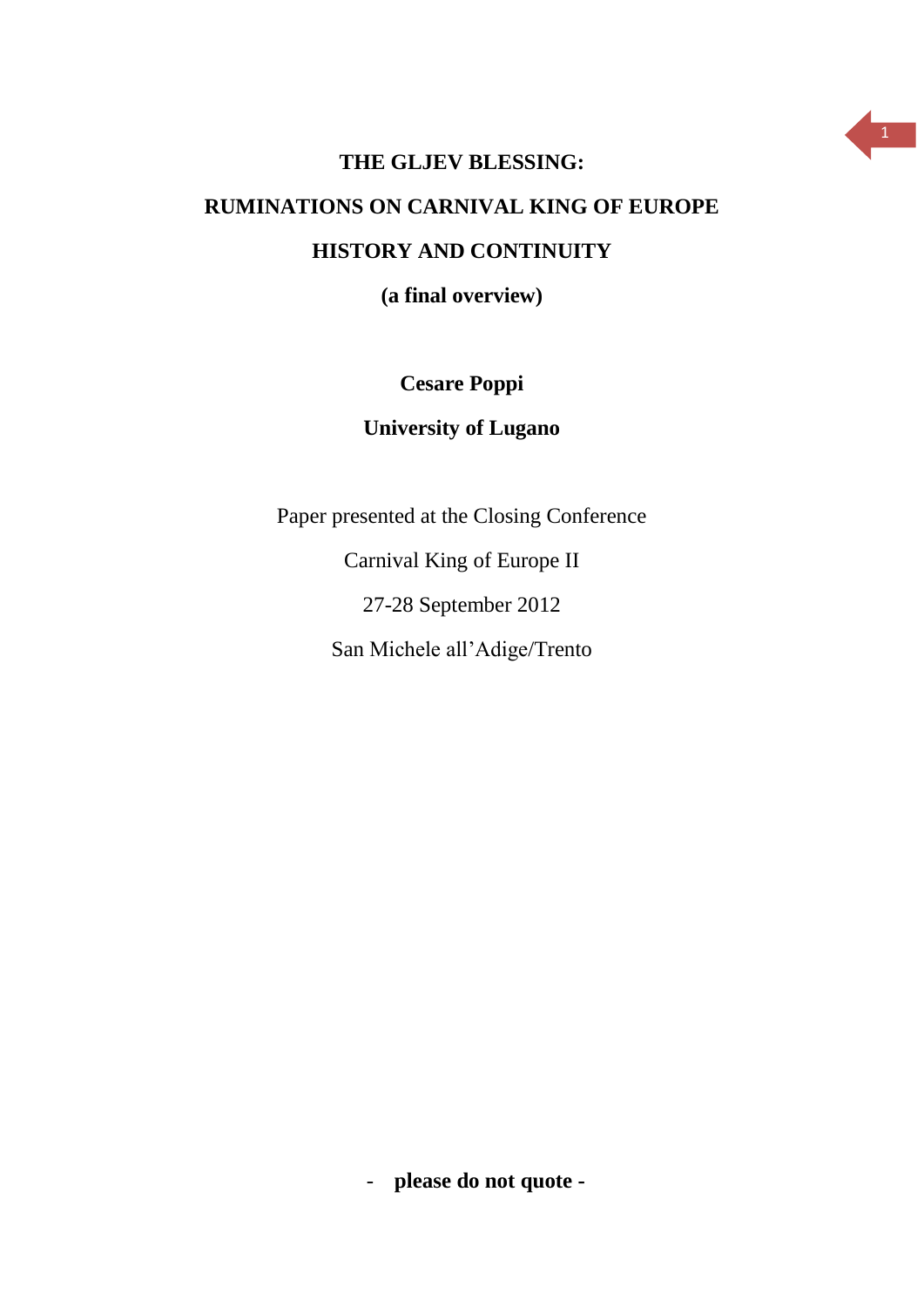It will not probably strike many in this audience as anything new if I say that serendipity is very much the hallmark of fieldwork. Fellow researchers have confirmed time and again that there are in fact events in the field which not only open up at once a whole new perspective on the events concerned but also throw a new light on the entire line of the horizon, for as far as this might be. I am talking about those sudden, unexpected, often incidental, apparently peripheral but invariably – be sure – *damningly short* which are nevertheless the synthesis of a whole set of problems concerning the event in which they play a deceptively menial part **as well as** the key to start unraveling them.

One such epiphany occurred in the village of Gljev, district of Sinj, in the hinterland of Split, Croatia, on the first slopes of the Dinaric Alps as they slide into the Adriatic on the frosty and bright morning of January 28 this year. The masks had gathered in the yard by the house of their leader. The usual exchange of greetings and horseplay between friends accompanied early rounds of drinks in an atmosphere of heightened spirits, merriment and excitement. The masks slowly began to line up in the quasi-military formation that they were to keep all day long. Suddenly an old woman appeared carrying a small pewter container in her hand. Moving twice back and forth along the line of masks she dipped a twig in the holy water and began sprinkling them with blessing motions. She then brought her blessing to all the other masks milling about the place. Finally, she signed herself with the sign of the cross in the Roman Catholic guise and disappeared back to her house. The event was so swift and marginal to the action that I consider myself lucky to have witnessed it at all  $-$  or is it the consummate, old fieldwork hound in me !? Be what it may: that apparently marginal and certainly minor gesture in the general economy of the event carries implications and bears consequences which are in my view crucial for the entire spectrum of Carnival celebrations from the Black Sea to the Atlantic.

The inhabitants of Gljev belong – or perhaps is more accurate to say *belonged* – to the ethnic group known in Croatia as *Morlaci* (Morlachs in English, Morlacchi in Italian) or *Vlaji* (Vlachs or Valacchi) whose main occupation was (and still apparently is to an extent in Gljev) sheep and cattle breeding. The issue of who exactly the Morlachs have been originally is as difficult to answer as it is to answer to the question of who they are for others – or consider themselves to be – nowadays. It is perhaps safe (if admittedly equal to begging the question) to say that they are the result of an admixture of Romanized indigenous populations variously mixed with Slavs running into the mountains away from the invading Turks and a substantial component of shepherding populations from Wallachia (or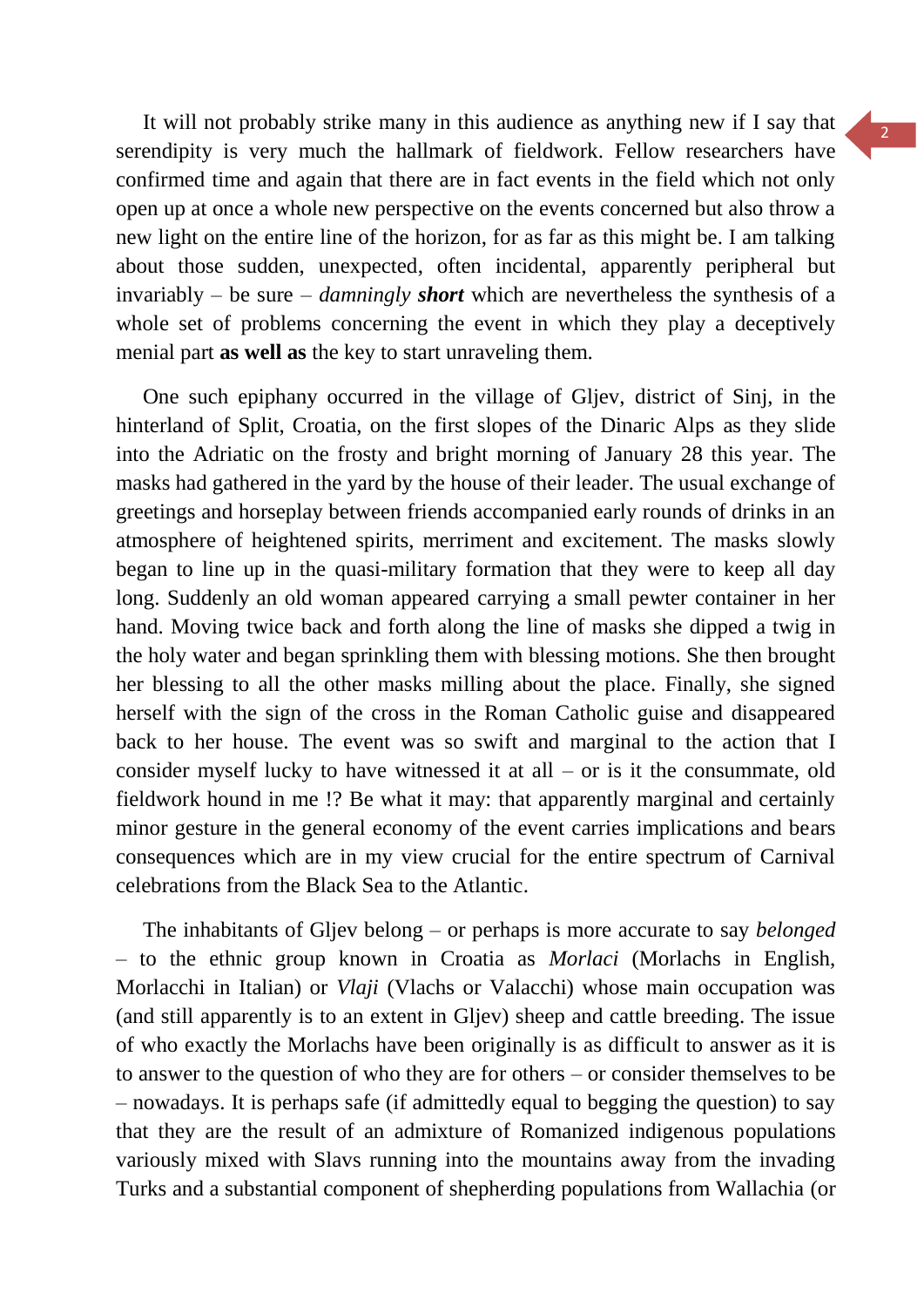Basarab), the region of Romania North of the Danube. During the Thirteenth and Fourteenth century their Latin names became increasingly Slav. Gradually both Latin and Vlach idioms died out, until only the name Moro-Vlachs (Black Vlachs, possibly because for the Turks 'Black' is name of the North, whence many migrated) – hence Morlacchi remained. In the Sixteenth century a substantial section of the Morlachs converted to Islam and form nowadays an important part of the Muslim Bosnjaks of Bosnja Herzegovina, while a minority of Morlachs belong to the Orthodox Church. Overall, the Dinaric Morlachs have historically been perceived by early travellers to the region as 'natural', 'untouched by civilization and unspoiled', 'old', 'original', 'uneducated' and so on along an array of definitions worthy the kind of domestic primitivism which affected European literature and ethnology from the XVII century onwards. This is to put forth, for the purposes of my presentation today, three main points.

In the first place, the masquerade in Gljev is amongst the most conservative both from the regional and the wider European perspective. Namely, it belongs to the class of 'pastoral masquerades', masquerades, that is, centered around pastoral imagery and symbolism with annexed military overtones. In the second place, the part played by the Vlach shepherds during their transhumance through the mountainous regions along their ridge-system should not be overlooked. As a sign of the importance of this population – relatively independently of the question of the 'origins' – are the ethnographic facts that both in the region of Mohacs (Southern Hungary) and Sopotnia Mała (Żywec County, Southern Poland) evidence was collected during fieldwork that Vlach shepherds were responsible for winter masquerades similar in imagery and symbolism to those of the 'pastoral Balkans', as it were.

'I blessed the masks because they are doing a dangerous thing'. This was the characteristically sharp, conclusive and 'no more questions, please' – answer that the old woman gave when asked the reason of her blessing. Masks are 'dangerous' for all sorts of reasons. Not only they are often violent towards villagers, but more often than not they fight when they cross each other's path on their errands: judicial reports from former centuries testify to the propensity of masks to fight to death. Still nowadays little memorials celebrate the death of *kukeri* during fights between rival masked groups in Eastern Bulgaria, while amongst the Ladins of the val di Fassa specific routes had to be followed by masked parties so as never to come face to face with rival companies. But 'masks are dangerous' also in a more abstract, symbolic sense. The Romanian *Calusari* had to observe a period of sexual purity before donning the masks – a condition observed by masks all over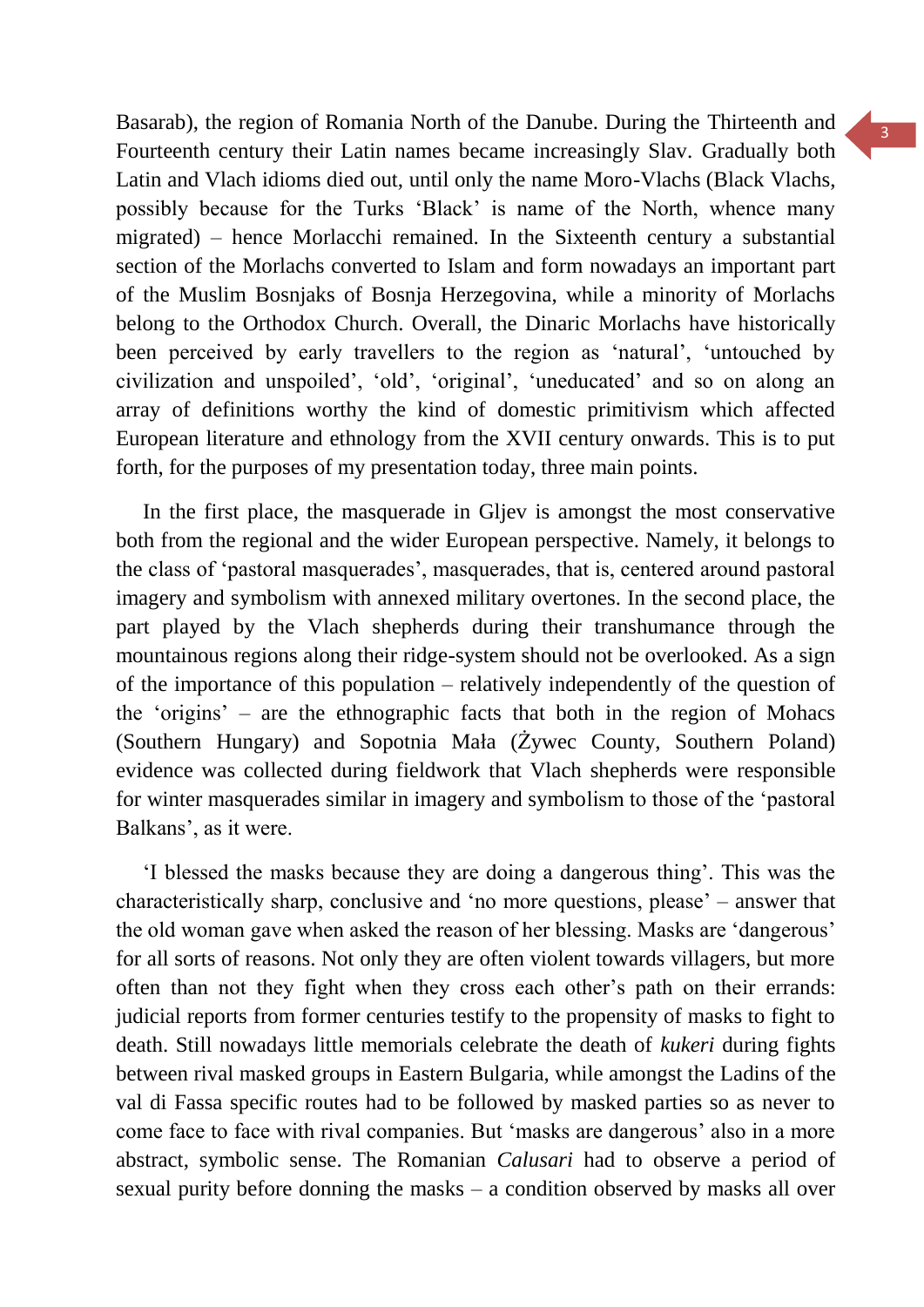Africa – while women who dared wearing masks were said to be open to barrenness and madness (a condition, the latter, well known also in many Medieval *exempla*). There is however, in the words and deeds of the old woman from Gljev, a further, paradoxical, implication. There is little doubt that the Balkans carry probably the most conservative tradition of winter masquerading in Europe. The history of the Christianization of the area has so far produced nothing comparable to the systematic attempt produced in the West by the Latin Church to suppress masking practices. This is due in my view to the fact that the close identification of the Church with the Imperial apparatus on the one hand, and the centrifugal tendencies of the national churches on the other always militated against the formulation  $-$  let alone the implementation  $-$  of tight cultural policies of inculturation. To this must be added that the Ottoman contempt (and tolerance) of practices perceived as part and parcel of Christian impiety not only allowed masking to carry on 'business as usual' for centuries but even to become – as in the case of Bulgaria – a token of 'cultural resistance' to assimilation *ante litteram*.

What is therefore the moral of the story? The project Carnival King of Europe has grown to include, finally, a number of countries which stand at the heart of what we might call 'the Historical Carnival'. The Carnival, that is, which is know from the end of the XIII century when it began to be celebrated in the towns by guilds and later burgers who shaped much of its current features also – by return – in the rural areas at large. At the end of a paper which I gave at the House of the Masks in Imst. Austria, at the start of the last Imster Fasnacht, an Austrian colleague contested the view of winter masquerading as an event to be understood along the lines of *très longue durée* by arguing that Carnival is a 'recent' invention and only dates to the Early Middle Ages. Strictly speaking – or, rather, 'historiographically' speaking – that is certainly true. But the perspective of CKE is slightly more ambitious and looks at a deeper perspective. We may certainly argue that as we move from the Balkans up North and West we have to be increasingly more aware of the interplay between the relative conservativeness of folk practices and their imbrications with historical events. But the reverse is also true: that we have to be aware that – more often than not – the mould in which 'the historical' is then cast within popular culture is as often cast in folk mythologies – for want of a better word.

After all, if we calculate a generation every 20 years as average, there are only 500 generations separating us from the beginning of the Neolithic. Myself – like most of you, I believe – would by all means be able to recall the common features of some crucial events – such as masquerading – witnessed once a year through a